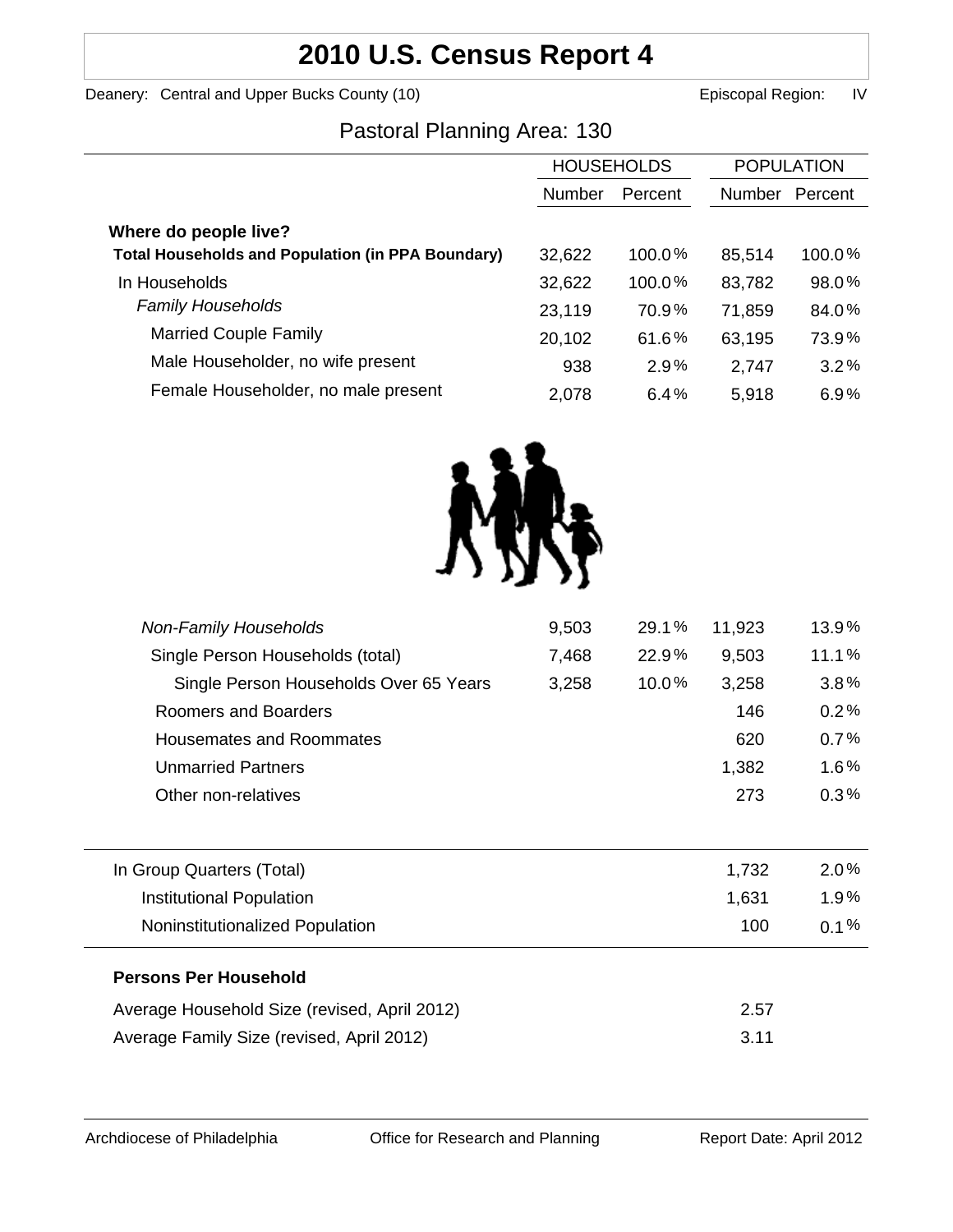# **2010 U.S. Census Report 4**

Deanery: Central and Upper Bucks County (10) Deanery: Central and Upper Bucks County (10)

# Pastoral Planning Area: 130

|                                                   | <b>POPULATION</b> |         |
|---------------------------------------------------|-------------------|---------|
| <b>CHILDREN - UNDER AGE 18</b>                    | Number            | Percent |
| Total Children - Under Age 18 (in PPA Boundary)   | 20,074            | 100.0%  |
| In Households                                     | 19,993            | 99.6%   |
| Householder or spouse is under 18                 | $\overline{2}$    | 0.0%    |
| With Related:                                     |                   |         |
| Married-Couple Family                             | 16,814            | 84.1%   |
| Male Householder, No Wife Present                 | 708               | 3.5%    |
| Female Householder, No Husband Present            | 1,654             | 8.2%    |
| <b>Other Related Householder</b>                  | 105               | 2.7%    |
| <b>With Non-Relatives</b>                         | 162               | 0.8%    |
| Grandparent Householder                           | 548               | 2.7%    |
| In Group Quarters                                 | 81                | 0.4%    |
| Institutionalized population                      | 75                | 0.4%    |
| Noninstitutionalized population                   | $\overline{7}$    | 0.0%    |
| <b>ADULTS - AGE 65 AND OLDER</b>                  |                   |         |
| Total Adults - Age 65 and Older (in PPA Boundary) | 13,739            | 100.0%  |
| In Households                                     | 12,922            | 94.1%   |
| Family Households:                                | 9,105             | 66.3%   |
| Is Householder or Spouse                          | 8,206             | 59.7%   |
| With Other Relative Householder                   | 158               | 1.1%    |
| With Non-Related Householder                      | 34                | 0.3%    |
| is Parent                                         | 445               | 3.2%    |
| is Parent-in-Law                                  | 261               | 1.9%    |
| In Non-family Households:                         | 3,817             | 27.8%   |
| Male Living Alone                                 | 894               | 6.5%    |
| Male not Living Alone                             | 196               | 1.4%    |
| Female Living Alone                               | 2,364             | 17.2%   |
| Female not Living Alone                           | 115               | $0.8\%$ |
| Other                                             | 249               | 1.8%    |
| In Group Quarters                                 | 817               | 5.9%    |
| Institutionalized population                      | 810               | 5.9%    |
| Noninstitutionalized population                   | 7                 | 0.1%    |
|                                                   |                   |         |
| Housing Units in the Pastoral Planning Area       |                   |         |
| <b>Total Housing Units</b>                        | 34,789            | 100.0%  |
| Occupied                                          | 32,622            | 93.8%   |
| Owner-Occupied                                    | 26,615            | 76.5%   |
| Renter-Occupied                                   | 6,006             | 17.3%   |
| Vacant                                            | 2,168             | 6.2%    |

Archdiocese of Philadelphia **Office for Research and Planning** Report Date: March 2012